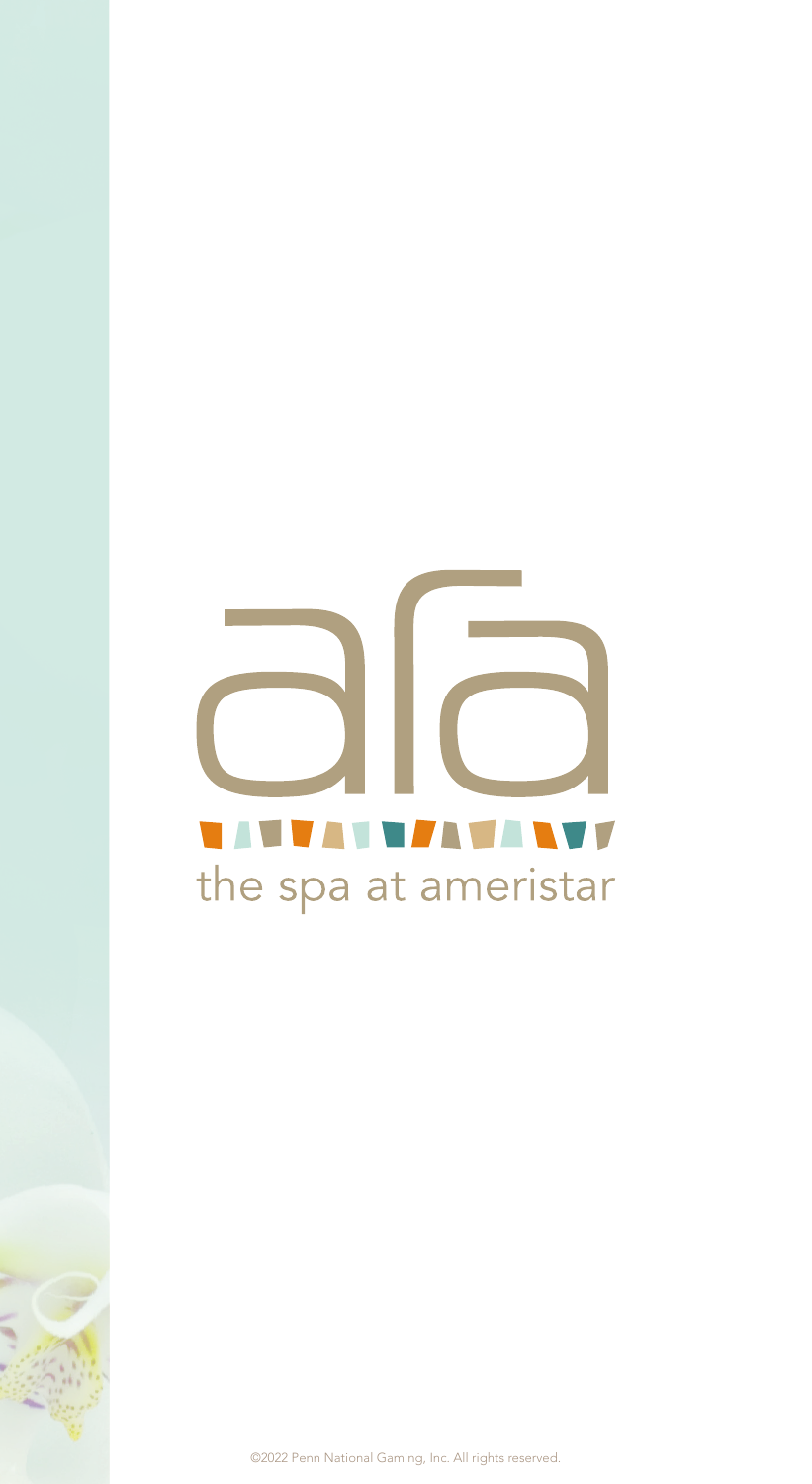

## signature services

### massage

### rocky mountain ritual

*this is a modern, renewed body treatment that is inclusive of all contemporary treatments to optimize the guest experience. our signature massage service includes a combination of a massage utilizing deep tissue and Swedish style massage and a full body heated wrap from the décolleté to toes. during this massage service the provider will include an aromatherapy bowl, infused detoxifying massage oil, hot stones, a face lift massage, foot scrub, and* 

*105 mins - 368*

| décolleté to toes. during this massage service<br>the provider will include an aromatherapy bowl,<br>infused detoxifying massage oil, hot stones,<br>a face lift massage, foot scrub, and<br>warm oil scalp massage.                            |                              |
|-------------------------------------------------------------------------------------------------------------------------------------------------------------------------------------------------------------------------------------------------|------------------------------|
| ara evergreen escape<br>this service begins with a tingsha bell<br>and palo santo ritual and moves into<br>an integrative massage using an<br>evergreen infused oil with an added<br>foot scrub, warm oil scalp massage,<br>and facial massage. | 80 min - 298                 |
| revitalizing integrative massage<br>a choice or blend of a deep tissue and<br>Swedish massage with incorporation<br>of hot towels on back and feet. comes<br>with a complimentary seasonal upgrade.                                             | 50 min - 152<br>80 min - 238 |
| mommy's massage<br>integrative massage for guests outside<br>of their first trimester using our prenatal<br>bolster and prenatal essential oil blend.                                                                                           | 50 min - 162<br>80 min - 238 |
| four hand massage<br>our integrative massage with twice the benefit.<br>two massage therapists work simultaneously to<br>give an individualized massage experience.                                                                             | 50 min - 284<br>80 min - 456 |
| focus massage<br>tense and tight? your therapist will customize<br>your massage to your specific target area.                                                                                                                                   | $25 \text{ min} - 80$        |
| couples massage<br>any of the above massage services can be done<br>as a couples massage, the time of the services<br>must match. price will vary depending on type.                                                                            | 50 min - 304<br>80 min - 476 |
|                                                                                                                                                                                                                                                 |                              |

## body treatments

#### satin body scrub and soak

*a pristinely executed exfoliation of the body with our satin brown sugar scrub to help improve* circulation while gently encouraging detoxification. *relax in a private jetted tub to shed away your stress.*

*80 min - 268*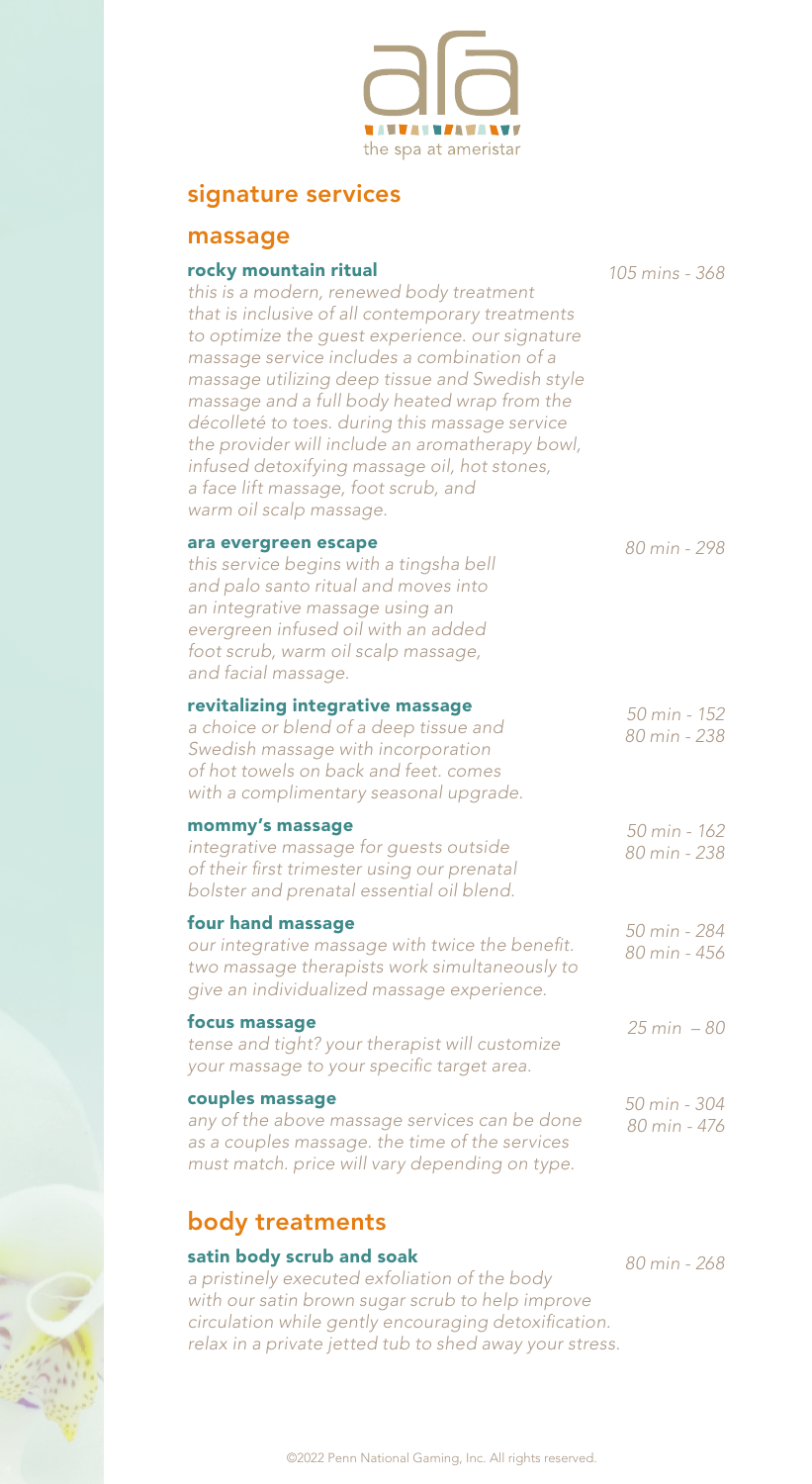

| balancing glow full body scrub and soak<br>a pristinely executed exfoliation of the body<br>with our luscious Arabica coffee scrub to reduce<br>cellulite, tighten the skin and reveal your natural<br>glow. Relax in a private, jetted tub to rejuvenate<br>your new glowing skin. | 80 min - 268                                                               |
|-------------------------------------------------------------------------------------------------------------------------------------------------------------------------------------------------------------------------------------------------------------------------------------|----------------------------------------------------------------------------|
| massage enhancements                                                                                                                                                                                                                                                                |                                                                            |
| mini scrub $*$                                                                                                                                                                                                                                                                      | 20                                                                         |
| 10 minute mini scrub within a 50 or 80 minute service                                                                                                                                                                                                                               |                                                                            |
| 5 minute face lift*<br>5 minute facial lift massage within a 50 or<br>80 minute service                                                                                                                                                                                             | 20                                                                         |
| shea butter                                                                                                                                                                                                                                                                         | 20                                                                         |
| warm melted shea butter is used during<br>the massage leaving the skin deeply<br>nourished and hydrated.                                                                                                                                                                            |                                                                            |
| warm oil scalp massage                                                                                                                                                                                                                                                              | 20                                                                         |
| a gentle stream of warm oil flows over your<br>forehead and nourishes your hair while you                                                                                                                                                                                           |                                                                            |
| enjoy a soothing scalp massage.                                                                                                                                                                                                                                                     |                                                                            |
| half-body hot stones<br>full-body hot stones                                                                                                                                                                                                                                        | 35<br>45                                                                   |
| add heated stones for a natural deep tissue<br>release resulting in longer lasting relaxation.                                                                                                                                                                                      |                                                                            |
| half-body Himalayan salt stones                                                                                                                                                                                                                                                     | 15                                                                         |
| full-body Himalayan salt stones<br>add heated Himalayan salt stones for light<br>exfoliation and natural mineral restoration.                                                                                                                                                       | 25                                                                         |
| bliss package                                                                                                                                                                                                                                                                       | 65                                                                         |
| add on all 4 enhancements to your service                                                                                                                                                                                                                                           |                                                                            |
| to experience a balanced tranquility.                                                                                                                                                                                                                                               |                                                                            |
| Every service can be paired with our complimentary<br>Tara infused massage oil and Aroma Bowl.                                                                                                                                                                                      |                                                                            |
| Balance - restore balance and well-being<br>Relax - settles nerves relaxes the body<br>Love - enhance your heart felt touch<br>Stress - aids in relief of stress<br>Revitalizing - improves circulation<br>Detoxify - encourages detoxification                                     | Eucalyptus<br>Chamomile<br>Cederwood<br>Lavender<br>Lemongrass<br>Rosemary |

*\*Each add on uses 10 minutes of service, add ons do not add extra treatment time.*

For reservations please call ara Spa at 720.946.4300.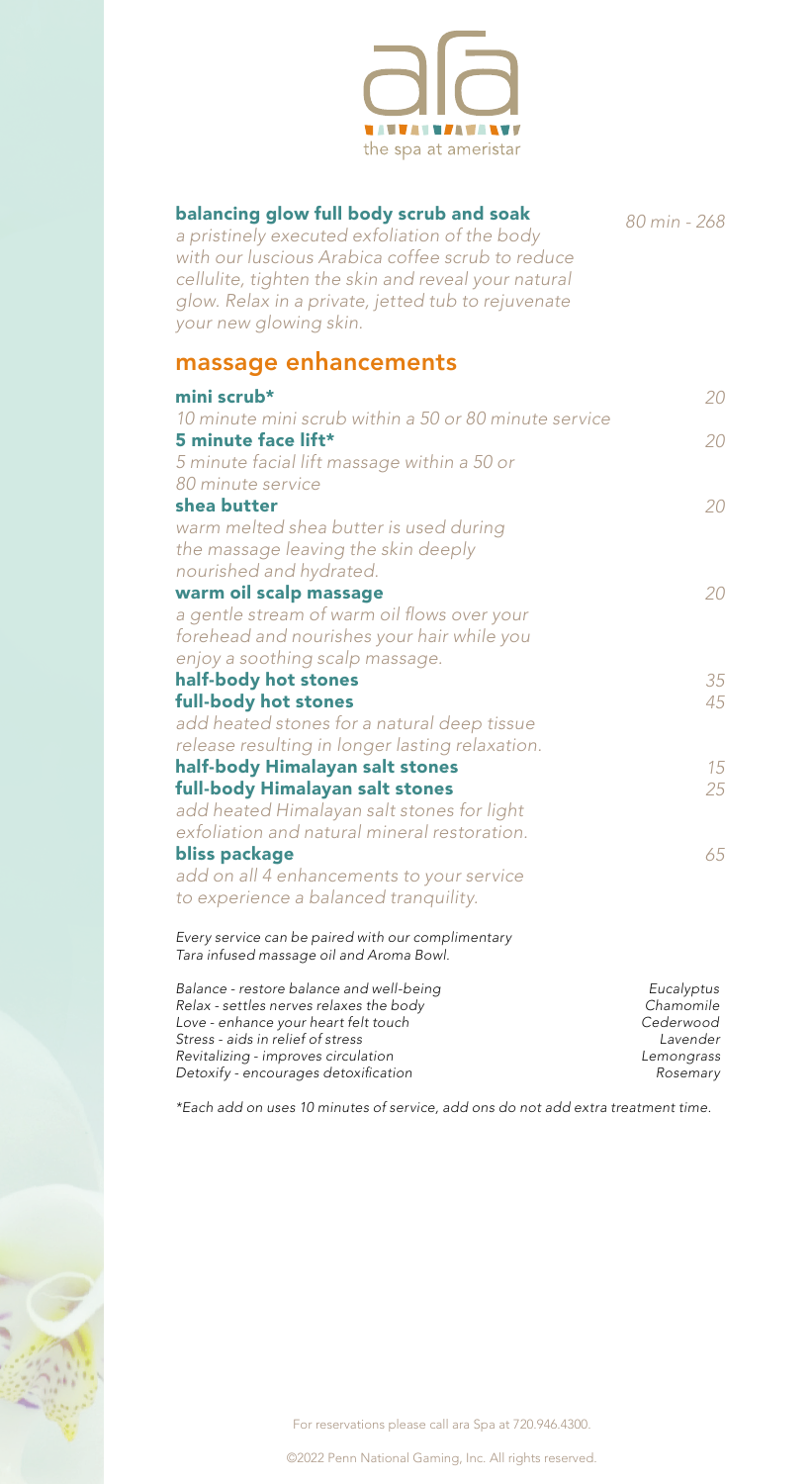

| facial                                                                                                                                                                                                                                                                                                                        |                              |
|-------------------------------------------------------------------------------------------------------------------------------------------------------------------------------------------------------------------------------------------------------------------------------------------------------------------------------|------------------------------|
| integrative facial<br>relaxing facial customized for your<br>skin concerns on the day of your service.<br>our high quality products will give you<br>noticeable results.                                                                                                                                                      | 50 min - 166                 |
| luxury integrative facial<br>our luxurious facial allows the<br>esthetician to focus on your skin<br>care needs. this includes longer<br>steam time and an added hand<br>and foot scrub.                                                                                                                                      | 80 min - 278                 |
| revitalizing integrative facial<br>relaxing facial customized for your skin<br>concerns on the day of your service. our high<br>quality products will give you noticeable results.                                                                                                                                            | 50 min - 176                 |
| focus facial<br>relaxing mini facial which will include<br>a cleanser mask and moisturizer. perfect<br>for in between skin treatments.                                                                                                                                                                                        | 30 min - 80                  |
| microdermabrasion<br>microdermabrasion is a highly effective<br>treatment that can achieve dramatic results.<br>using a diamond tip, it softens fine lines,<br>smooths the skin, and decreases the appearance<br>of scarring and hyperpigmentation.                                                                           | 50 min - 230<br>80 min - 354 |
| dermaplaning<br>this customized facial includes a non-invasive,<br>physical exfoliation that removes dead skin cells.<br>and fine vellus hair using a sterile blade. removing<br>these cells and hair allows for improved product<br>penetration, and it can help minimize superficial<br>acne scarring and uneven skin tone. | 50 min - 230<br>80 min - 354 |
| hair removal<br>our luxury hair removal treatments include a soothing<br>milk and honey treatment following your wax.                                                                                                                                                                                                         |                              |
| face wax<br>*face wax includes one of the following areas:<br>brow, lip, chin, side of face                                                                                                                                                                                                                                   | 30                           |
| body wax<br>*body wax includes one of the following areas:<br>back, chest, half-leg, half-arm, underarm, bikini                                                                                                                                                                                                               | 60                           |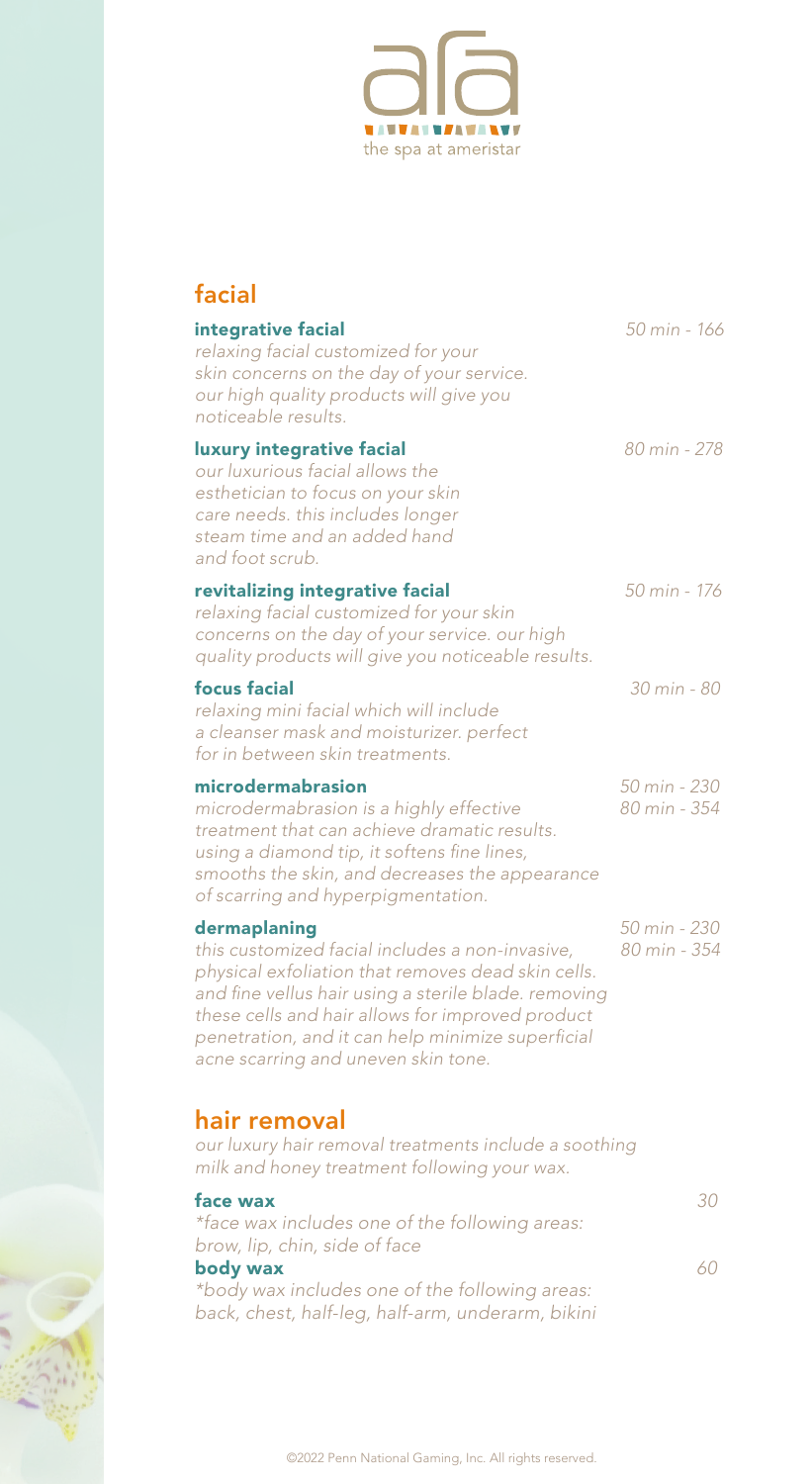

## facial add ons

| hot stone facial massage<br>jade roller            | 15<br>15 |
|----------------------------------------------------|----------|
| high frequency                                     | 45       |
| for discoloration and acne                         |          |
| eye treatment                                      | 15       |
| lip treatment                                      | 15       |
| neck and décolleté                                 | 35       |
| extended mask and collagen infused treatment       |          |
| mini-scrub                                         | 15       |
| hand scrub (only available for 50 min)             |          |
| power peel                                         | 45       |
| chemical peel substituted for one of the masks     |          |
| aroma infused scrub or oil                         | 15       |
| advanced aromatherapy                              | 25       |
| aroma infused oil or scrub with an                 |          |
| essential oil note you take with you               |          |
| warm oil scalp massage                             | 20       |
| gentle stream of warm oil flows over forehead      |          |
| and nourishes your hair while you enjoy a soothing |          |
| scalp massage.                                     |          |

*\*add ons do not add extra treatment time.*

## in-room services

enjoy the relaxation of ara spa from your hotel room. our massage therapists will utilize a combination of deep tissue and Swedish style massage during the massage session. choose from a list of our in-room available add-ons to enhance your service.

| couples massage                                                     | 80 min - 284 ea  |
|---------------------------------------------------------------------|------------------|
| integrative massage for two quests                                  |                  |
| four hand massage                                                   | 80 min - 568     |
| integrative massage for one quest<br>performed by two providers     |                  |
| couples massage/facial combo<br>each quest will receive a 50 minute | 100 min - 400 ea |

# in-room add ons

*integrative massage and facial*

| mini scrub                                           | 10 |
|------------------------------------------------------|----|
| seasonal exfoliation applied to one area of the body |    |
| aroma infused oil                                    | 10 |
| seasonal scented massage oil used during the massage |    |
| aromatherapy bowl                                    | 10 |
| essential oil diffused in the air during the massage |    |
| champagne for two                                    | 24 |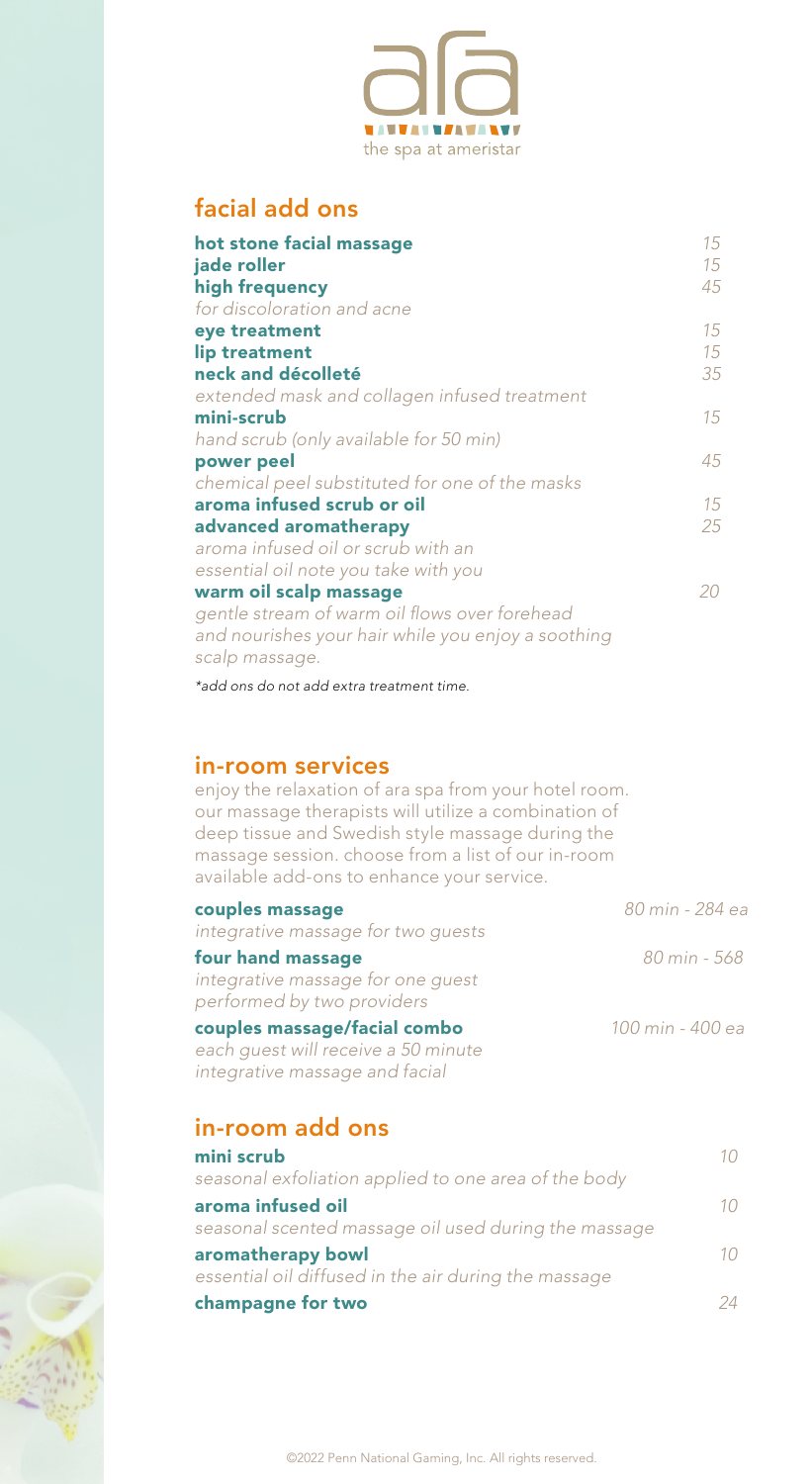

| nail care                                                                                                                                                        |                            |
|------------------------------------------------------------------------------------------------------------------------------------------------------------------|----------------------------|
| express manicure<br>includes a hand soak, cuticle care,<br>nail shaping, an exfoliating scrub, a hydrating<br>massage, hot towel finish, and polish application. | $45 \text{ min} - 60$      |
| essential manicure<br>includes everything in the express<br>manicure plus paraffin.                                                                              | 75 min - 100               |
| luxury spa manicure<br>includes everything in the essential<br>manicure plus a mask and a hot and<br>cold stone massage.                                         | 105 min - 140              |
| express pedicure<br>includes a foot soak, cuticle care,<br>nail shaping, an exfoliating scrub, a hydrating massage,<br>hot towel finish, and polish application. | $45 \text{ min} - 60$      |
| essential pedicure<br>includes everything in the express<br>pedicure plus paraffin.                                                                              | 75 min - 100               |
| luxury spa pedicure<br>includes everything in the<br>essential pedicure a mask and hot<br>and cold stone massage.                                                | 105 min - 140              |
| gel polish removal                                                                                                                                               | $30 \text{ min} - 25$      |
| nail add-ons                                                                                                                                                     |                            |
| seasonal shea butter<br>gel polish<br>seasonal scrub<br>hot stone massage<br>mask                                                                                | 10<br>25<br>10<br>10<br>10 |